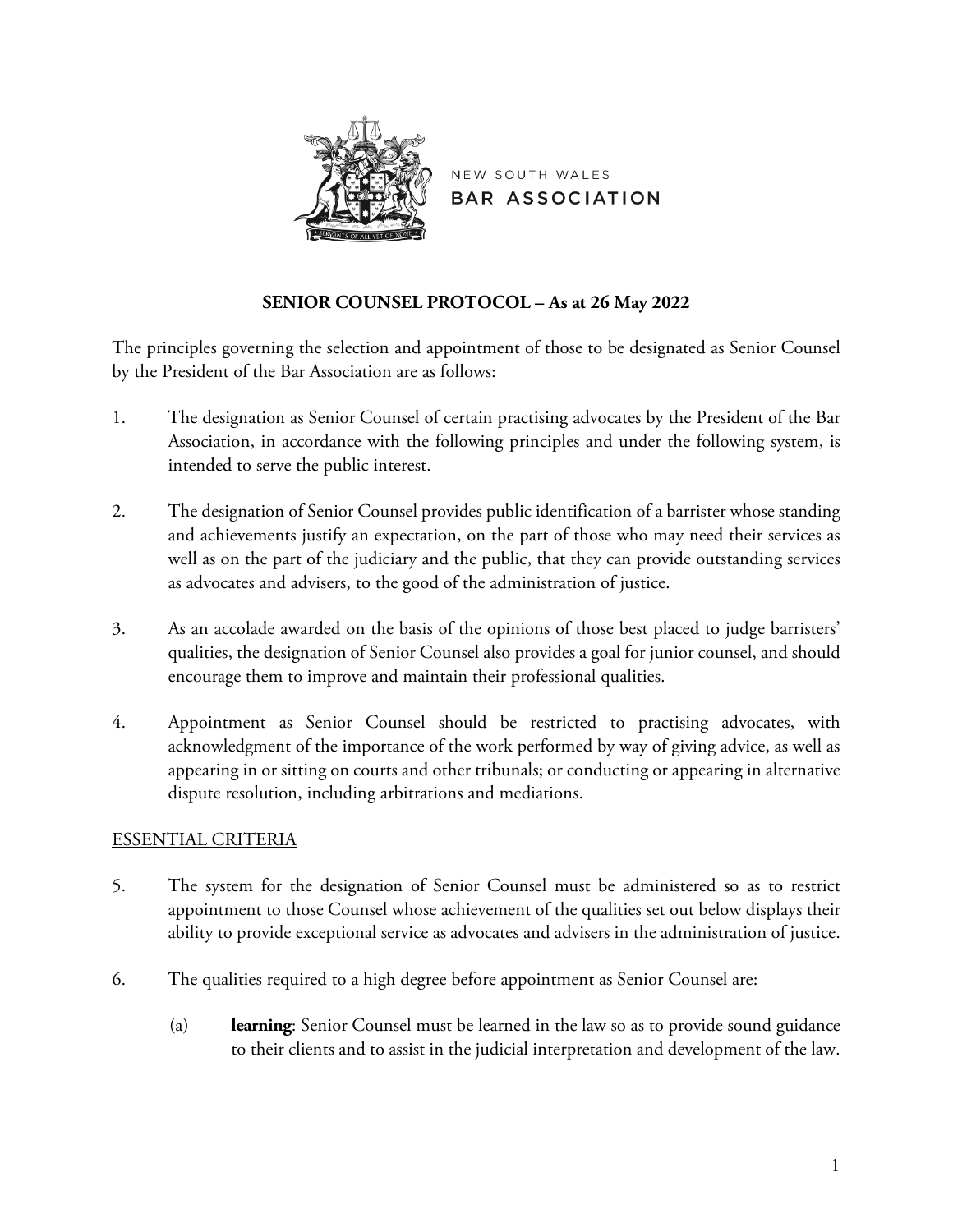- (b) **skill:** Senior Counsel must be skilled in the presentation, testing, evaluation and/or resolution of litigants' cases, so as to enhance the likelihood of just outcomes and/or negotiated resolution in adversarial proceedings, whether in court or otherwise.
- (c) **integrity and honesty:** Senior Counsel must be worthy of confidence and implicit trust by the judiciary and their colleagues at all times, so as to advance the open, fair and efficient administration of justice.
- (d) **independence**: Senior Counsel must be committed to the discharge of counsel's duty to the court, especially in cases where that duty may conflict with clients' interests.
- (e) **disinterestedness:** Senior Counsel who are in private practice must honour the cabrank rules; namely, the duty to accept briefs to appear for which they are competent and available, regardless of any personal opinions of the parties or the causes, and subject only to exceptions related to appropriate fees and conflicting obligations.
- (f) **diligence:** Senior Counsel must have the capacity and willingness to devote themselves to the vigorous advancement of the clients' interests.
- (g) **experience:** Senior Counsel must have the perspective and knowledge of legal practice acquired over a considerable period.

During this time it is expected (without being exhaustive) that the applicants' practice will demonstrate some or all of the following:

- (i) experience in arguing cases on appeal;
- (ii) a position of leadership in a specialist jurisdiction;
- (iii) experience in conducting major cases in which the other party is represented by Senior Counsel;
- (iv) experience in conducting cases with a junior;
- (v) considerable practice in giving advice in specialist fields of law;
- (vi) experience and practice in alternative dispute resolution including conducting or appearing in arbitration and mediation;
- (vii) experience in sitting on courts or tribunals.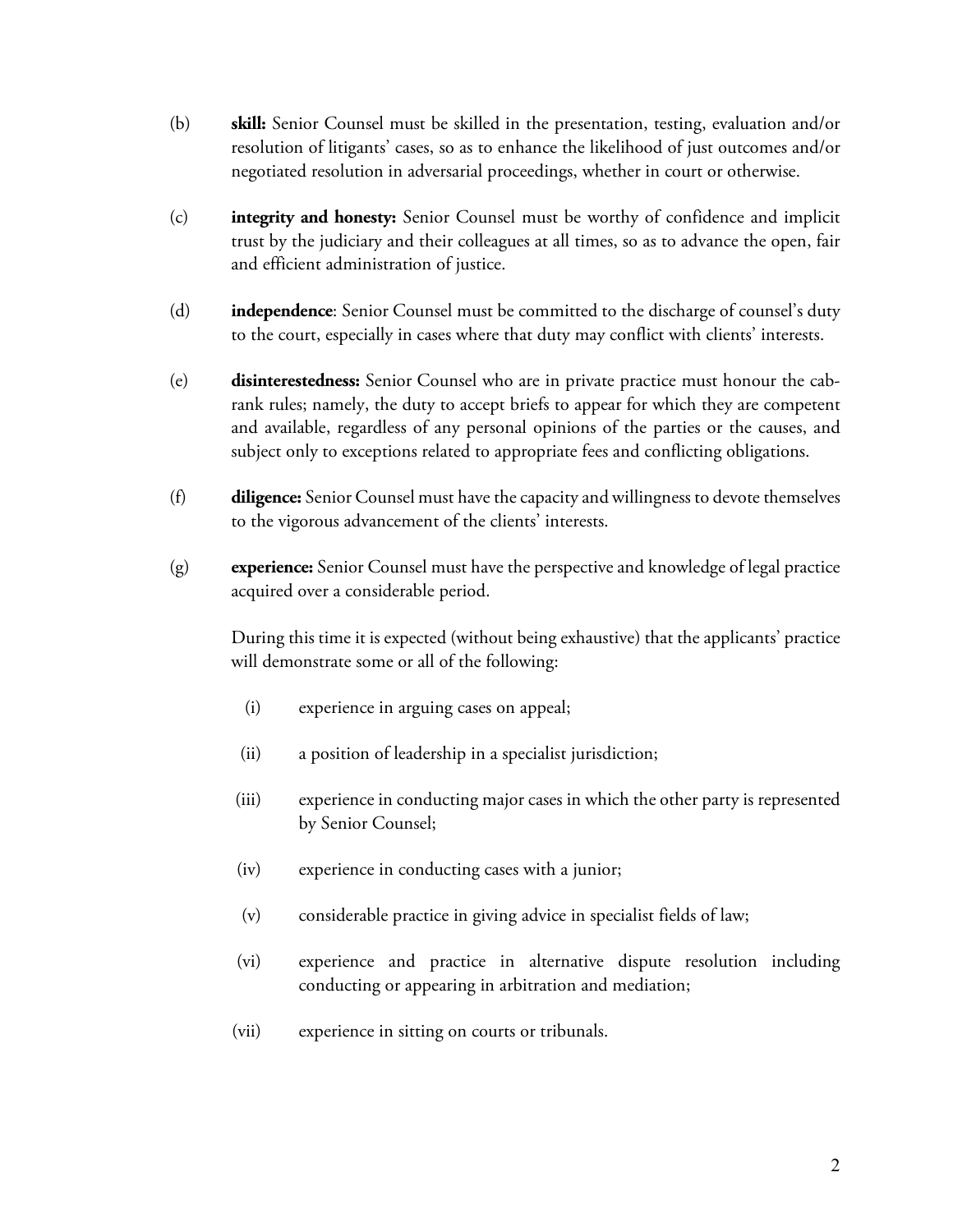- 7. Senior Counsel will have demonstrated leadership in:
	- (a) developing the diverse community of the Bar; or
	- (b) making a significant contribution to Australian society as a barrister.

### SELECTION AND APPOINTMENT

The system for the selection and appointment of those to be designated as Senior Counsel is to be conducted as follows:

- 8. All steps towards the selection of appointees are to be conducted by a Selection Committee (the 'Selection Committee') comprising:
	- (a) the President of the New South Wales Bar Association;
	- (b) the Senior Vice President of the New South Wales Bar Association;
	- (c) four other senior counsel (Queen's Counsel or Senior Counsel) nominated by the President, and approved by the Bar Council, not more than one of whom may be a member of that Bar Council;
	- (d) one person who is not a practising barrister but who by virtue of his or her qualifications is an appropriate person to be the non-practising representative on the Committee; and
	- (e) one non-lawyer community member.
- 9. The Bar Council is to ensure that the Selection Committee is provided with all administrative, clerical and other assistance reasonably necessary for the discharge of their responsibilities for the selection and appointment of Senior Counsel.
- 10. Each year the Selection Committee, shall, by invitation, choose at least thirty senior counsel (Queen's Counsel or Senior Counsel), at least thirty junior counsel, and at least thirty solicitors specialising and experienced in the conduct of litigation (the 'Consultation Group') for the purpose of mandatory consultation with the profession for the selection of appointees. The Consultation Group shall include at least a third of the members of the previous year's Consultation Group.

In determining the membership of the Consultation Group, the Selection Committee shall take into account the information provided under clauses 12 and 13 below.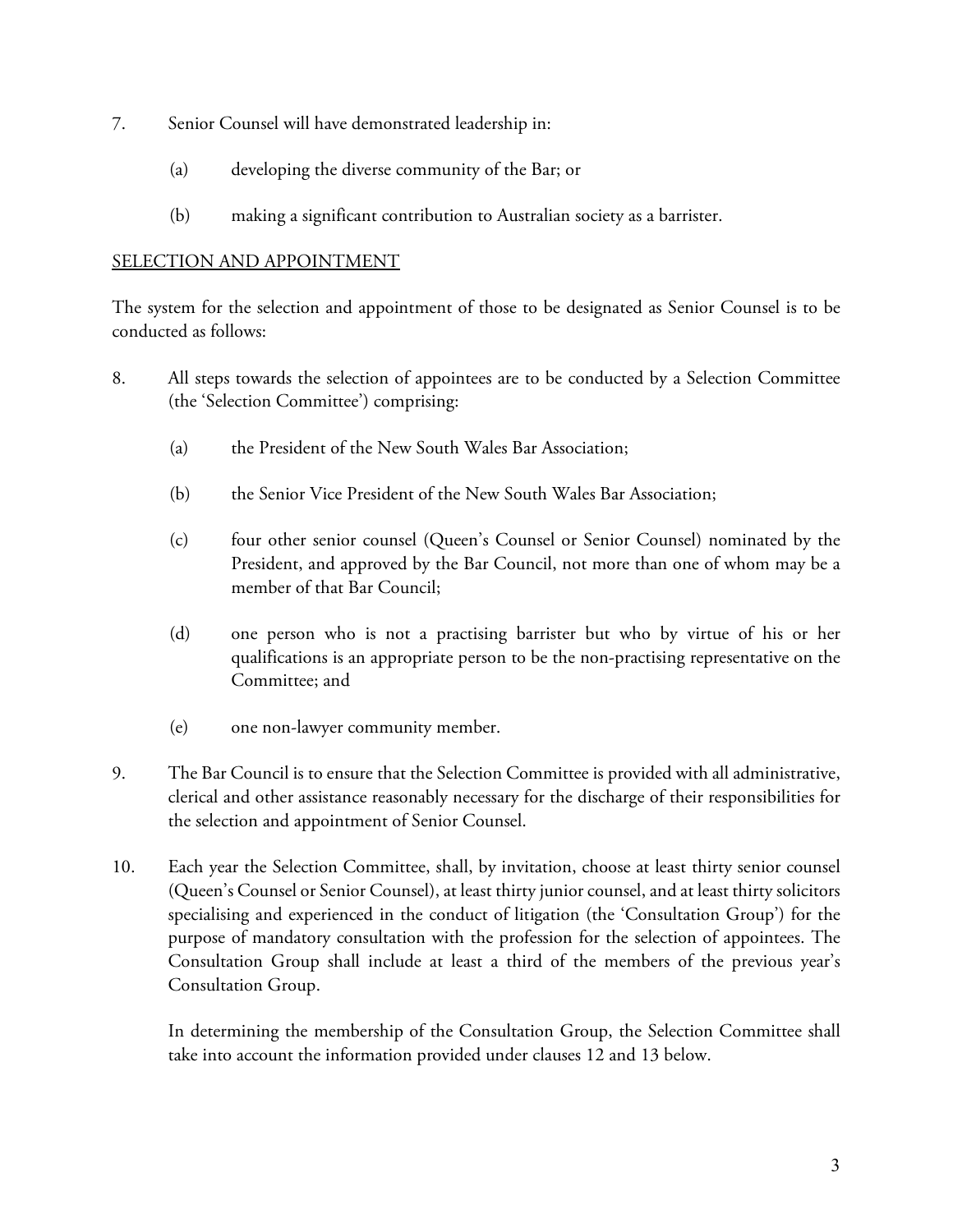### Submission of Applications

- 11. On or after 1 July in each year, applications may be made online in a form approved by the Bar Council to the President by junior counsel with full unrestricted practising certificates who wish to be considered for appointment as Senior Counsel. The appointment of Senior Counsel takes effect from the date of appointment, unless otherwise stated in the notice of appointment.
- 12. Applicants must provide a table in respect of all cases, including contested interlocutory applications (but excluding directions hearings), in which they have appeared in the last 18 months, and if desired, a longer period, listing:
	- (a) the name of the case and, if available, its citation;
	- (b) the name of the judicial officer, tribunal, arbitrator or CARS assessor before whom they appeared;
	- (c) the name of any Counsel who led them or who they led;
	- (d) the name of opposing Counsel;
	- (e) the name of their instructing solicitor; and
	- (f) a brief description of the nature of the proceedings.

The details required in (a) to (f) may be modified in alternative dispute resolution matters or otherwise when confidentiality requires.

- 13. Applicants are required to provide, as part of their application, a list of their readers/tutors and the years of such pupillage.
- 14. Applicants may submit with their applications particulars of such other matters as they wish to be taken into account by the Selection Committee, including details of their professional experience before coming to the Bar.
- 15. Applicants may, if they wish, nominate not more than three members of the profession who are familiar with their recent work and qualities. They may also, if they wish, provide not more than two written references of not more than three pages each from those they have nominated. The references should not be from judicial officers.
- 16. Applicants are requested to submit a photograph with their application (this will assist the Committee members in recognising and placing an applicant whose name is not known to them but whom they recognise).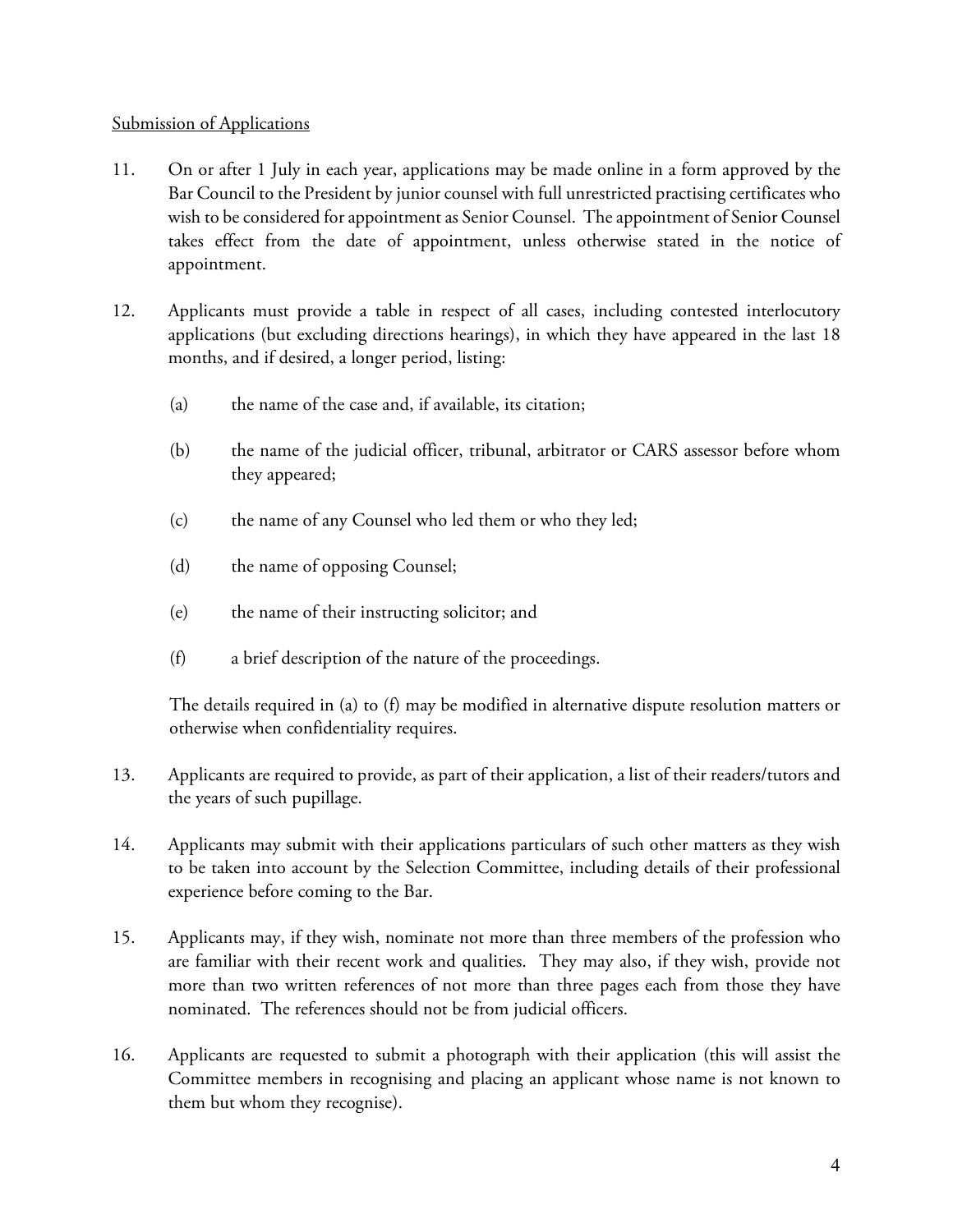17. Any application not conforming with the requirements in clauses 11 and 12 of this Protocol will be rejected. No application will be considered which is received later than the last Friday in July, except in cases of accident or other special circumstances, and then at the discretion of the President.

# **Confidentiality**

- 18. The opinions of all consultees should be kept confidential. Confidentiality shall extend not only to the consultation responses, but also to any discussions with Committee members.
- 19. The collection of information relating to appointment of Senior Counsel is governed by Australian Privacy Principle 6 and will not be used or disclosed for a purpose other than the selection of Senior Counsel and the giving of counselling by the President to unsuccessful applicants.
- 20. In accordance with Australian Privacy Principle 11, to protect the confidentiality of the material it gathers, the Bar Association will destroy or permanently de-identify all documentation in its possession in relation to the selection process as soon as practicable after each year's appointments are announced.
- 21. All applicants for appointment as Senior Counsel will be asked to acknowledge that information collected by the Bar Association in conjunction with their application, including information obtained from third parties, is confidential information in terms of the Australian Privacy Principle 12.3(b). Specifically, information obtained about the applicant from other parties will be kept confidential between the Selection Committee and those third parties. Further, information produced by the Selection Committee will be kept confidential to the Selection Committee. This information will not be made available to persons outside the Selection Committee and its secretariat.
- 22. In the event that an applicant declines to provide such an acknowledgement, the application will not be rejected but that fact will be communicated to all persons who may be consulted about the application.
- 23. Applicants are to be made aware that their applications will be the subject of distribution during the selection process and it will therefore be impossible to keep confidential the fact that an application has been made.

# Determination of Applications

24. The Selection Committee may determine that any application which it is satisfied does not warrant further consideration should be put aside in a preliminary selection.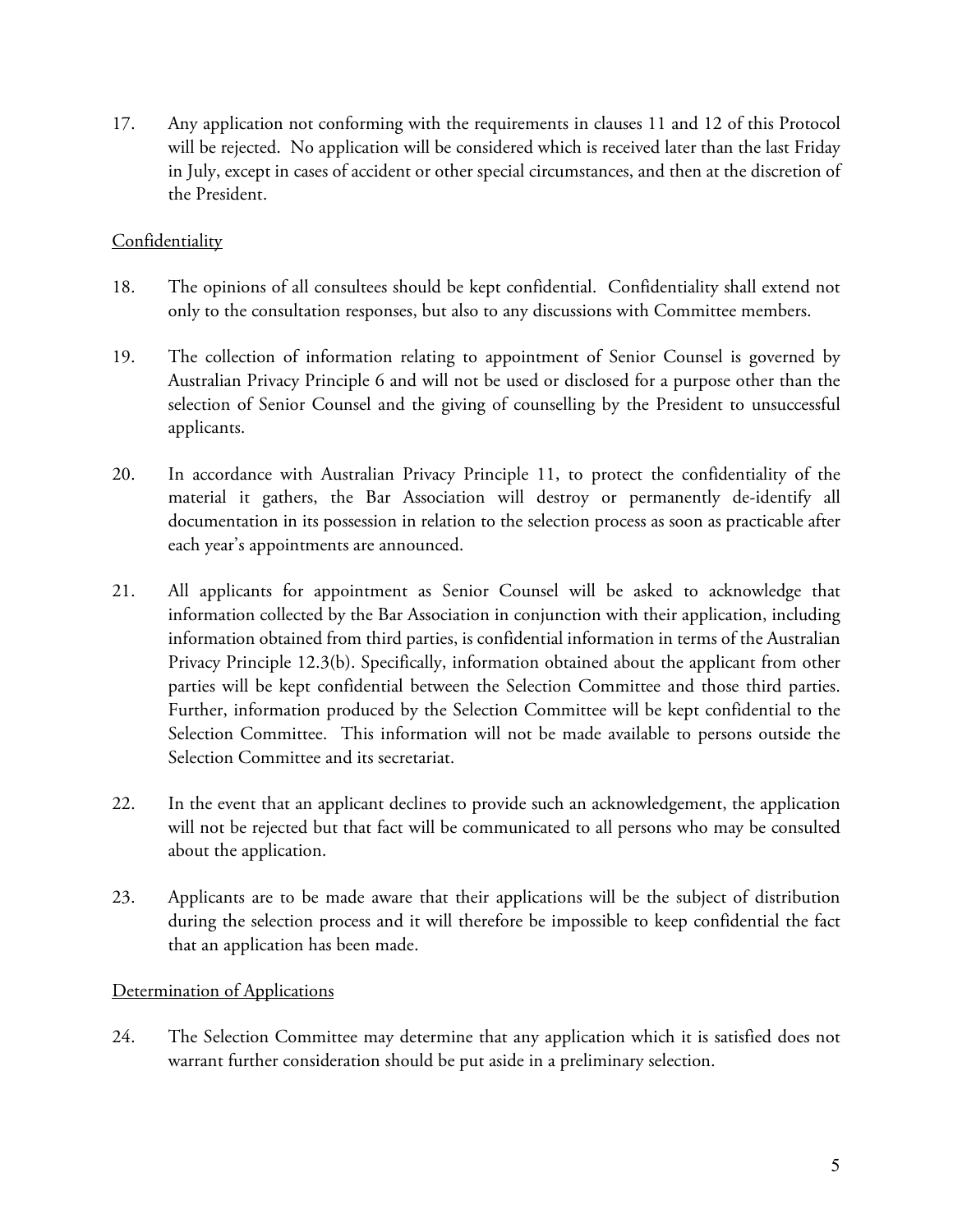- 25. The Selection Committee must seek comments on all applicants remaining after the preliminary selection from relevant members of the Consultation Group, to the extent to which they are able and wish to assist.
- 26. The Selection Committee must seek comments on each applicant remaining after the preliminary selection from relevant members of the judiciary, namely:
	- (a) All members of the New South Wales judiciary, including the Chief Magistrate, but not necessarily all members of the Local Court;
	- (b) All members of the Federal judiciary based in New South Wales;
	- (c) The Chief Judge or most senior member of at least one court or tribunal of the Commonwealth in which the Selection Committee considers the applicant to have practised to a substantial extent;
	- (d) The Chief Justice of the Federal Court of Australia;
	- (e) The Chief Justice of the Family Court of Australia;
	- (f) The Chief Judge of the Federal Circuit Court; and
	- (g) At least two other Judges or members of at least one of any other courts or tribunals of the Commonwealth in which the Selection Committee considers the applicant to have practised to a substantial extent.

(the 'Judicial Consultation Group').

- 27. The Selection Committee may, in its discretion, consult with as many other legal practitioners or members of the judiciary or other persons as it considers may be of assistance in consideration of the applications, in addition to the Consultation Group and the Judicial Consultation Group.
- 28. The Selection Committee may, in its discretion, consult with any of the persons from whom comments have already been received, for the purposes of further discussion, clarification or other assistance in its consideration of the applications.
- 29. The Selection Committee shall, after taking into account all comments received, make its final selection of the proposed appointees.
- 30. The President shall inform the Chief Justice of New South Wales of the Selection Committee's final selection and seek the views of the Chief Justice on those proposed appointees.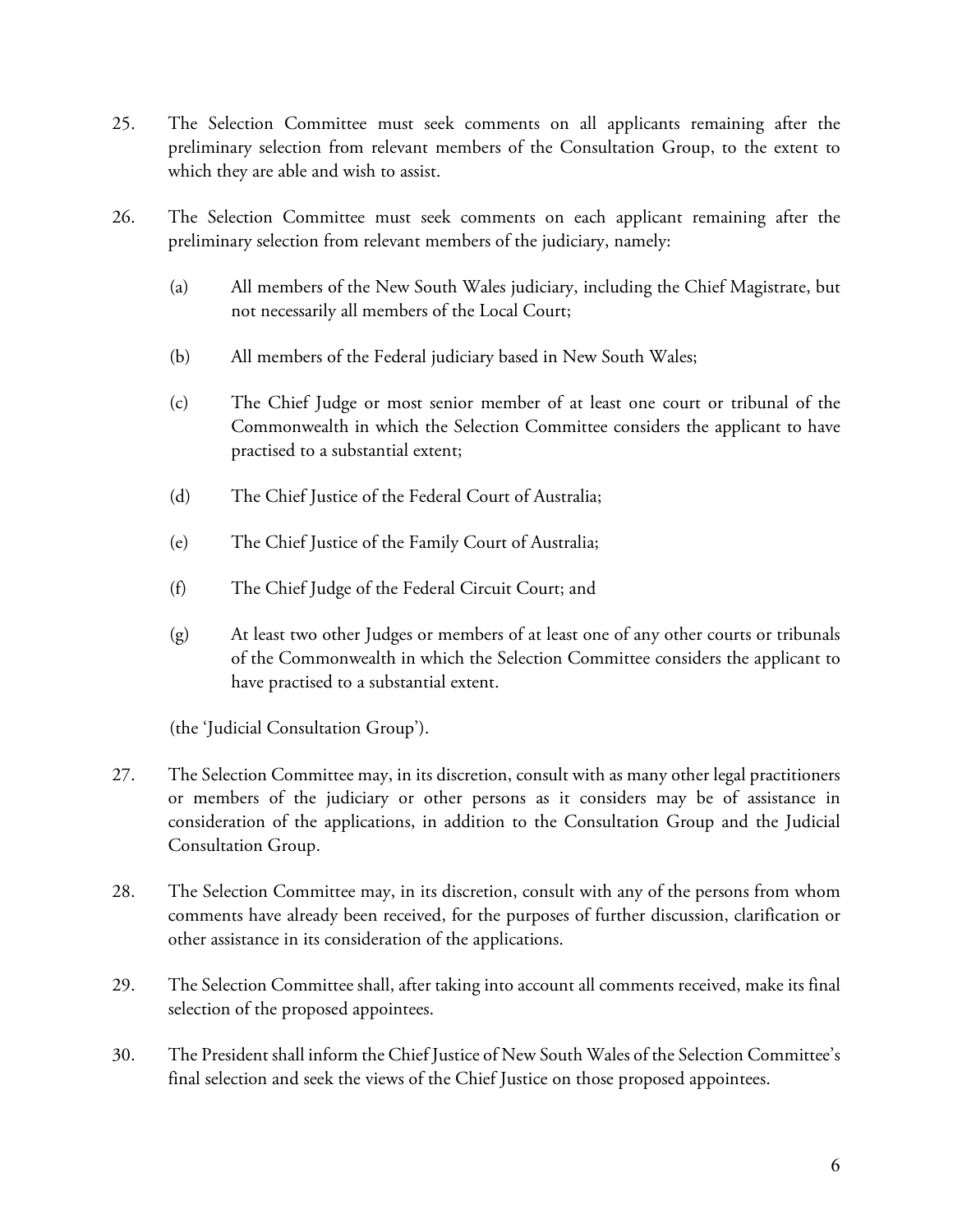- 31. The President shall not appoint any applicant included in the Selection Committee's final selection whose appointment the Chief Justice opposes.
- 32. The Selection Committee should use its best endeavours to ensure that the process of selection is completed so as to permit public announcements of the successful applications on or before the first Friday in October. The President shall publish the names of the successful applicants for appointment as Senior Counsel for that year in order of intended seniority.
- 33. The list of successful applicants shall be available for inspection in the office of the Bar Association and published in such manner as the President directs.
- 34. After publication of the list of successful applicants, any unsuccessful applicant may discuss his or her application with the President.

# ATTIRE AND POST NOMINALS

- 35. Subject to the approval of the Chief Justice of New South Wales, and subject to the requirements and permission of particular courts, tribunals and other jurisdictions, appointees as Senior Counsel shall wear the court dress worn by Queen's Counsel.
- 36. Appointees as Senior Counsel shall be entitled to describe themselves as 'Senior Counsel', to be abbreviated 'SC'.

# UNDERTAKING

- 37. Senior Counsel, by seeking and achieving appointment, undertake to use the designation only while they remain practising barristers in private practice or retained under statute by the Crown, or during temporary appointments in a legal capacity to a court, tribunal or statutory body.
- 38. Subject to clause 37, a Senior Counsel who returns to legal practice as a barrister is entitled to resume the use of the designation.

# CESSATION OF APPOINTMENT

- 39. Appointment as Senior Counsel is restricted to barristers who hold a practising certificate.
- 40. A Senior Counsel:
	- (a) whose name has been removed from the roll of persons admitted as lawyers in any Australian or foreign jurisdiction; or
	- (b) whose practising certificate has been cancelled or suspended; or